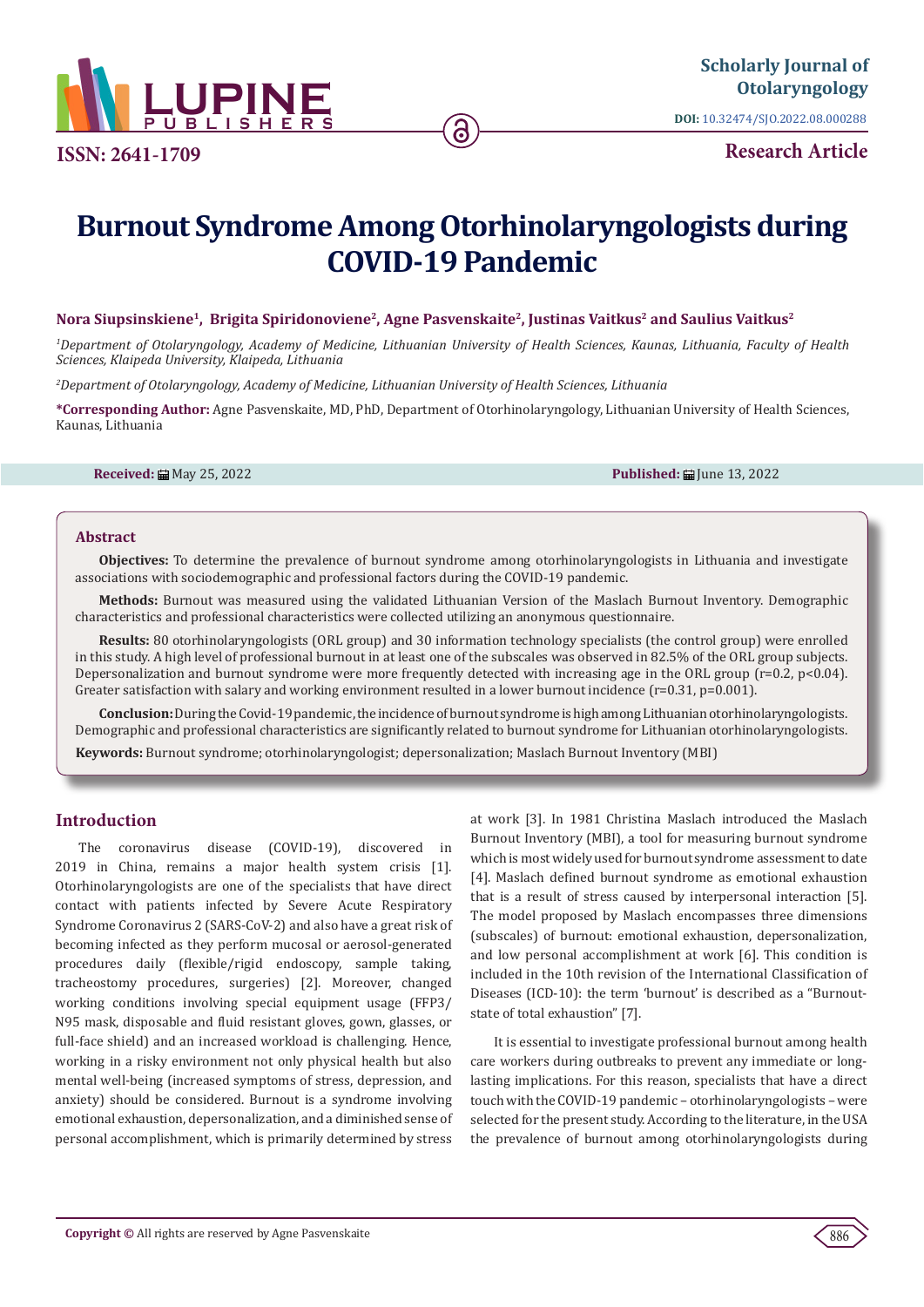the COVID-19 pandemic is 21.8% [8]. However, the prevalence of moderate to high burnout among academic otorhinolaryngologists in the USA can range from 70% to 75% [9]. In addition, some studies investigated associations of burnout and the presence of physical diseases and found strong links between exhaustion and depersonalization with musculoskeletal, cardiovascular, and other physical diseases [10]. Moreover, burnout in health care workers is associated with poorer self-rated health, increased depression, increased anxiety, sleep disturbances, and impaired memory [11]. To date, there are no data concerning the mental health of Lithuanian otolaryngologists. Only a few studies regarding the mental health of other medical specialists have been reported indicating highly increased burnout rates as well as an experience of severe stress and low job satisfaction [12]. In the context of other European countries not enough research on professional burnout syndrome among otorhinolaryngologists has been presented either. This study aimed to determine the prevalence and associated risk factors for burnout syndrome among otorhinolaryngologists in Lithuania during the COVID-19 pandemic.

# **Materials and Methods**

#### **Ethics Statement**

The study protocol was approved by Kaunas Regional Bioethics Committee, for Biomedical Research Lithuanian University of Health Sciences (LUHS) (Approval No. BE 2-2). All study concerning procedures were accomplished following the Declaration of Helsinki. An Informed Consent Form was obtained from all participants.

#### **Design**

This cross-sectional, survey-based, national study was conducted from July to December of 2020. The study involved otorhinolaryngologists and IT specialists from five biggest cities of Lithuania working at national hospitals (Lithuanian University of Health Sciences, Kauno Klinikos, Vilnius University Hospital Santaros Klinikos, Republican Hospital of Vilnius, University Hospital of Klaipeda, Republic Hospital of Klaipeda, Republican Siauliai Hospital, Panevezys Republican Hospital) who attended scientific conferences organized by Lithuanian Otorhinolaryngologists Society of Lithuania.

#### **Sample calculation size**

According to Lithuanian Otorhinolaryngologists Society data (lit. Lietuvos otorinolaringologų draugija), there are 266 otorhinolaryngologists in Lithuania (http://otorinolaringologai. org/home/istorija/otorinolaringologija-lietuvoje/). For this study we selected randomly every third Lithuanian otorhinolaryngologist. Every third randomly selected IT specialist from 87 working in selected hospitals was involved in this study. The sample size calculation was based on the frequency with a 5% probability of error and 95% reliability and was calculated according to Sample size calculation in cross-sectional studies [13]. It was calculated that the collected sample size is sufficient to reach 80% or higher statistical power. Furthermore, within a cross-sectional study, a

sample size of at least 60 participants is recommended [14]. Hence, a larger sample size gives greater power and is more ideal for a strong study design.

#### **Study population**

110 subjects were involved in the study: 80 otorhinolaryngologists (92.5% otorhinolaryngologists and 7.5% otorhinolaryngology residents) composing the ORL group and 30 informative technology (IT) specialists from a private company referring to the control group. IT specialists were chosen as a control group because their work is not recognized as emotionally debilitating. Both study groups were required to present their sociodemographic data. Salary and satisfaction with the work environment were measured on the visual analogue scale (VAS) from 0 to 5 (0 – completely dissatisfied, 1 – dissatisfied, 2 – moderately satisfied, 3 – satisfied, 4 – sufficiently satisfied, 5 – fully satisfied). Additional questions were applied for the ORL group: type of hospital, working occupation, pedagogical status, patients per week, surgeries per week and to state whether they were working in the private or public sector.

#### **Burnout Measure**

The phrase "professional burnout" was estimated using the Lithuanian Version of the MBI. This tool was chosen as it is considered to be the most commonly used implement of similar studies [15]. The MBI instrument has been already translated to Lithuanian, validated, and utilized in professional burnout studies in Lithuania [12,16,17]. The Lithuanian version of MBI is available to purchase together with the original MBI license [12]. The Lithuanian 22-item MBI version is also divided into three subscales: the 9 -item Emotional Exhaustion (EE) scale, the 5-item Depersonalization scale (DP), and the 8-item lack of Personal Accomplishment (PA). Fort his study instead of a classic 7-point Likert type scale, a 5-point Likert type scale was chosen as it has been most recommended by the researchers that it would reduce the frustration level of the respondents and increase response rate and response quality [18]. Moreover, it is suggested that a 5-point scale is more appropriate for European surveys [19]. In addition, a 5-point Likert scale was utilized as an effective approach to investigate the assessment of burnout syndrome influencing factors among doctors providing medical care in Lithuania [20]. The study groups were asked to answer each item on self-completed a Likert type scale type with 5 points (1 – strongly disagree, 2 – disagree, 3 – neither agree nor disagree, 4 – agree, 5 – strongly agree). According to the literature, there is no comprehensible agreement on how to interpret burnout based on the MBI normative scores. Grunfeld et al. and Wisetborisut et al. determined burnout as high scores in any subscale (EE, DP, or PA) [21,22]. Moreover, Ramirez et al. and Tironi et al., defined burnout when the scores in all three subscales are high [23,24]. Furthermore, according to recent studies, burnout is defined as a high score in either the EE or DP subscales and a low score in the area of PA [25]. For the present study higher scores in the EE and DP subscales and lower scores in the PA subscale indicated a higher burnout symptom burden. The adjusted normative scores of the MBI subscales are presented in Table 1.

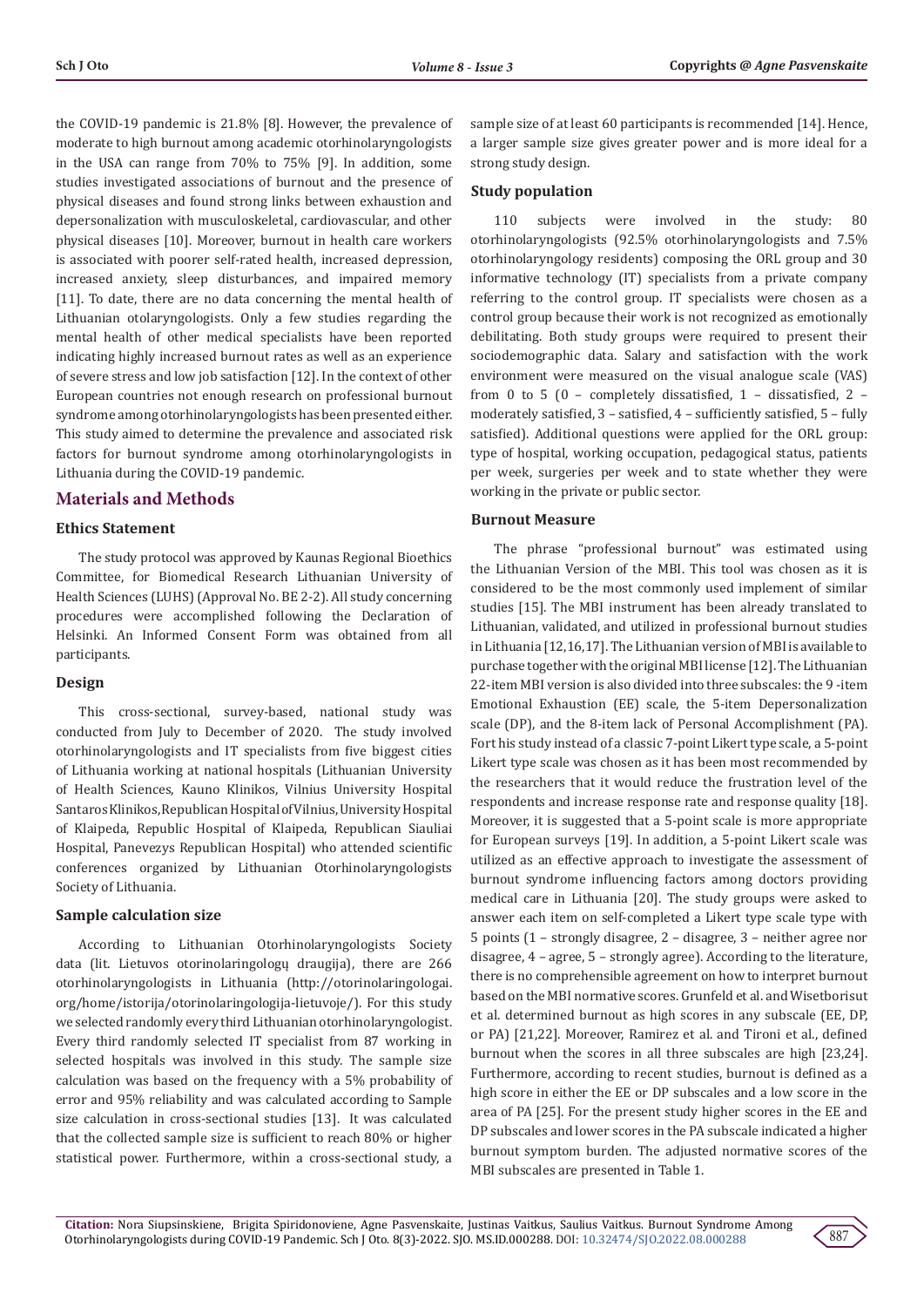| <b>MBI</b> subscales                       | High professional burnout | Moderate professional burnout | Low professional burnout |  |  |
|--------------------------------------------|---------------------------|-------------------------------|--------------------------|--|--|
| Emotional Exhaustion (EE) (Score: 45-9)    | $\geq 25$                 | 24-15                         | 14-9                     |  |  |
| Depersonalization (DP) (Score: 25-5)       | $\geq 15$                 | 14-10                         | 5-Sep                    |  |  |
| Personal Accomplishment (PA) (Score: 45-8) | 14-8                      | 15-24                         | $\geq 25$                |  |  |

**Table 1:** The adjusted normative score of Maslach Burnout Inventory subscales for the present study.

# **Statistical analysis**

Statistical analysis was performed using the SPSS/W 22.0 software (Statistical Package for the Social Sciences for Windows, Inc., Chicago, IL, USA). The Student's t-test was obtained for testing hypotheses about the equality of means. For testing hypotheses about independence, the chi-square test was performed. To assess the correlation between variables Pearson's and Spearman's correlation coefficients (r) were applied. The differences among means were evaluated by Analysis of Variance (ANOVA). The findings were considered statistically significant when p<0.05.

# **Results and Analysis**

## **Demographics**

Table 2 presents sociodemographic data of the ORL and the control groups. Study groups were homogeneous according to age and gender (respectively, p=0.063; p=0.082). The working year experience in the ORL group was statistically significantly higher compared to the control group (p<0.001). However, the control group subjects were statistically significantly working more hours per week compared to the ORL group (p=0.005). Despite that, all control group subjects were fully satisfied with the working environment meanwhile 93.5% of the ORL group subjects were not satisfied with the working environment (p<0.001). Moreover, the satisfaction of the salary was statistically significantly higher in the control group – sufficiently satisfied were 80.0% of the control group subjects,

whereas in the ORL group just 12.5% of subjects were sufficiently satisfied with the salary (p<0.001). Both groups almost did not refer to emotionally traumatic events in the last 6 months (divorce, loss of a relative, job loss, etc.) (p=0.553) (Table 2). Considering that the working occupation can impact the results of the ORL group (not all otorhinolaryngologists perform surgeries and make night shifts) we have selected otorhinolaryngologists who have a different daily occupation: otorhinolaryngologists working only at the Outpatient Office (43.8%), otorhinolaryngologists working only in the Department of Otorhinolaryngology (15.0%) and those who work in both subscales - Outpatient Office and the Department of Otorhinolaryngology (41.2%). We would like to emphasize that Otorhinolaryngologists working only in the Outpatient office did not provide surgical treatment, but they were receiving more patients - 70.4 per/week, while otorhinolaryngologists working in both subscales had 59.7 (33.1) patients per week. However, these results statistically significantly did not differ (p=0.148). The mean of performed surgeries by otorhinolaryngologists who worked in the Department of Otorhinolaryngology was 3.2 (4.1) per week. In addition, to obtain more certain results in the present study we involved otorhinolaryngologists who work in the different types of hospitals – public (University, Republican, and regional hospitals) or private hospitals. 8.8% of otorhinolaryngologists from the University hospitals also were working in the pedagogical area (Table 2).

**Table 2:** Sociodemographic characteristics between the ORL and control groups.

|                                              | Group                    |                          |                          |  |  |  |  |  |  |  |  |  |
|----------------------------------------------|--------------------------|--------------------------|--------------------------|--|--|--|--|--|--|--|--|--|
| Characteristic                               | $ORL1$ (N = 80)          | Control $(N = 30)$       | $p$ -Value <sup>3</sup>  |  |  |  |  |  |  |  |  |  |
| Male, $n$ $(\%)$                             | 28 (35.0)                | 16(53.3)                 | 0.082                    |  |  |  |  |  |  |  |  |  |
| Female, $n$ $(\%)$                           | 52 (65.0)                | 14 (46.7)                |                          |  |  |  |  |  |  |  |  |  |
| Age years; mean $(SD)^2$                     | 53.5 (15.2)              | $-47.3$                  | 0.063                    |  |  |  |  |  |  |  |  |  |
| Civil status, $n$ $\left(\frac{0}{0}\right)$ |                          |                          |                          |  |  |  |  |  |  |  |  |  |
| Married/adult children                       | 45 (56.3)                | 17 (56.7)                | 0.97                     |  |  |  |  |  |  |  |  |  |
| Married/school-aged children                 | 17(21.3)                 | 6(20.0)                  | 0.882                    |  |  |  |  |  |  |  |  |  |
| Married/no children                          | 3(3.7)                   | $\overline{\phantom{a}}$ | $\overline{\phantom{a}}$ |  |  |  |  |  |  |  |  |  |
| Single                                       | 14 (17.5)                | 3(10.0)                  | 0.335                    |  |  |  |  |  |  |  |  |  |
| Other (divorced/widowed)                     | 1(1.2)                   | 4(13.3)                  | 0.007                    |  |  |  |  |  |  |  |  |  |
| Working experience, mean $(SD2)$             | 26.6 (17.7)              | 7.7(4.2)                 | < 0.001                  |  |  |  |  |  |  |  |  |  |
| Working hours, mean $(SD)^2$                 | 50.8 (17.3)              | 57.3 (8.7)               | 0.005                    |  |  |  |  |  |  |  |  |  |
| Satisfaction with a work environment         |                          |                          |                          |  |  |  |  |  |  |  |  |  |
| completely dissatisfied                      |                          |                          |                          |  |  |  |  |  |  |  |  |  |
| dissatisfied                                 | $\overline{\phantom{a}}$ | $\overline{\phantom{a}}$ | $\overline{\phantom{a}}$ |  |  |  |  |  |  |  |  |  |

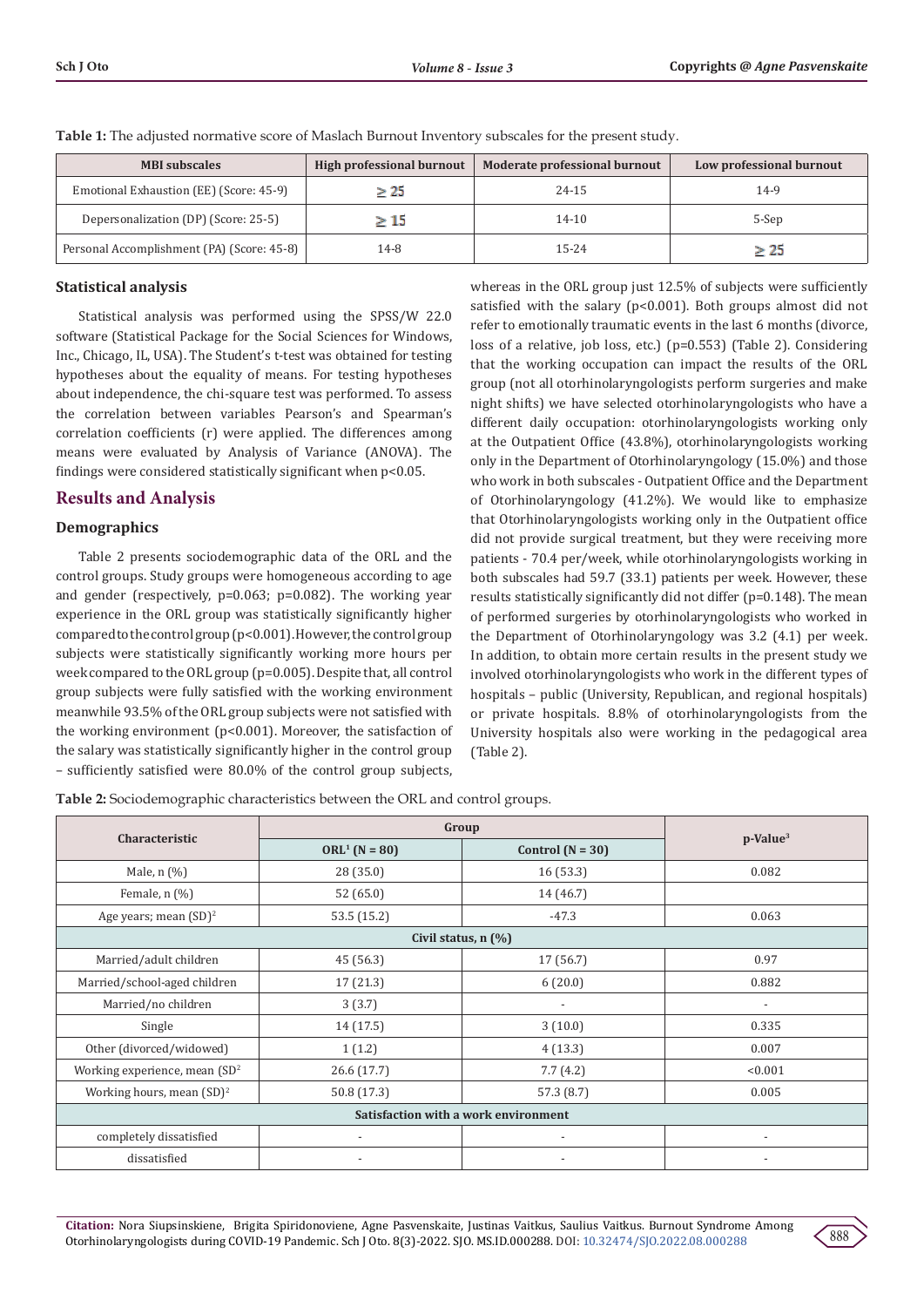| moderately satisfied                            | 12(15.0)                 |                            | $\overline{a}$           |  |  |  |  |  |  |  |
|-------------------------------------------------|--------------------------|----------------------------|--------------------------|--|--|--|--|--|--|--|
| satisfied,                                      | 26 (32.5)                |                            | ÷,                       |  |  |  |  |  |  |  |
| sufficiently satisfied                          | 37 (46.3)                |                            |                          |  |  |  |  |  |  |  |
| fully satisfied                                 | 5(6.2)                   | 30 (100.0)                 | < 0.001                  |  |  |  |  |  |  |  |
|                                                 |                          | <b>Salary</b>              |                          |  |  |  |  |  |  |  |
| completely dissatisfied                         | $\overline{\phantom{a}}$ | $\overline{a}$             | $\overline{\phantom{a}}$ |  |  |  |  |  |  |  |
| dissatisfied                                    | 17 (21.3)                | $\overline{\phantom{a}}$   | $\overline{a}$           |  |  |  |  |  |  |  |
| moderately satisfied                            | 34 (42.5)                |                            |                          |  |  |  |  |  |  |  |
| satisfied,                                      | 19 (23.7)                | $\overline{\phantom{a}}$   | $\overline{\phantom{a}}$ |  |  |  |  |  |  |  |
| sufficiently satisfied                          | 10 (12.5)                | 24 (80.0)                  | < 0.001                  |  |  |  |  |  |  |  |
| fully satisfied                                 |                          | 6(20.0)                    |                          |  |  |  |  |  |  |  |
| Emotionally traumatic event in last<br>6 months | 1(1.6)                   | 0(0.0)                     | 0.488                    |  |  |  |  |  |  |  |
| Type of Hospital*                               |                          |                            |                          |  |  |  |  |  |  |  |
| Public                                          |                          |                            |                          |  |  |  |  |  |  |  |
| University hospital<br>$\overline{a}$           | 11 (13.8)                |                            |                          |  |  |  |  |  |  |  |
| Republic hospital                               | 22 (27.5)                |                            |                          |  |  |  |  |  |  |  |
| Regional hospital                               | 38 (47.5)                |                            |                          |  |  |  |  |  |  |  |
| Private hospital                                | 9(11.2)                  |                            |                          |  |  |  |  |  |  |  |
|                                                 |                          | <b>Working Occupation*</b> |                          |  |  |  |  |  |  |  |
| Outpatient Office                               | 35 (43.8)                |                            |                          |  |  |  |  |  |  |  |
| <b>ENT Department</b>                           | 12 (15.0)                |                            |                          |  |  |  |  |  |  |  |
| Outpatient office and ENT<br>Department         | 33 (41.2)                |                            |                          |  |  |  |  |  |  |  |
| Pedagogical status, n (%)                       | 7(8.8)                   |                            |                          |  |  |  |  |  |  |  |
| Patients per week*, mean (SD) <sup>2</sup>      | 65.7 (41.9)              |                            |                          |  |  |  |  |  |  |  |
| Surgeries for week**, mean (SD) <sup>2</sup>    | 3.2(4.1)                 |                            |                          |  |  |  |  |  |  |  |

1 ORL: otorhinolaryngologists group; 2 SD: standard deviation; 3 p-Value: significance level p< 0.05. \*Only ORL group; \*\*Only 39 otorhinolaryngologists involved (working in ENT Department and Outpatient office and ENT Department).

## **MBI score**

Table 3 presents the distribution of the results according to the 22-item MBI. In the Emotional Exhaustion (EE) subscale, 35.0% of the ORL group referred that they agree feeling emotionally drained from work, meanwhile just 3.3% of the control group agreed with the statement ( $p<0.001$ ). More than a quarter of the ORL group (26.3%) agree that they feel used up at the end of the workday, whereas in the control group there were just 3.3% of subjects who felt used up at the end of the workday (p<0.001). Moreover, a quarter of the ORL group subjects (25.0%) agree that they get up already fatigued while no subjects of the control group agreed with this statement (p<0.001). Only 3.3% of the control group agreed that working with people all day is really a strain. However, in the ORL group, 26.3% of the subjects agreed that working with

people all day is really a strain for them (p<0.001). The distribution of the question about feeling burned out from work was similar in both groups, demonstrating a slightly higher incidence in the ORL group (p=0.07). 63.4% of subjects of the control group and 32.5% of subjects of the ORL group disagreed that they feel frustrated by their job (p=0.003). The results of answering the question about working too hard were very similar in both groups (p=0.779). 11.3% of the ORL group subjects agreed with the statement that working directly with the people puts too much stress on them, meanwhile no subjects of the Control group agreed with this statement (p=0.05). Almost one-third (30.0%) of the ORL group subjects agreed that they feel as if they are at their wits' end, whereas just 1 subject (3.3%) of the control group agreed with this statement (p=0.003).

**Table 3:** The distribution of MBI results in both groups.

| <b>Subscale</b> | Item | Distribution On Five Point Likert Scale* |                  |                                          |                  |                                                               |                  |                           |                  |                            |                  |  |
|-----------------|------|------------------------------------------|------------------|------------------------------------------|------------------|---------------------------------------------------------------|------------------|---------------------------|------------------|----------------------------|------------------|--|
|                 |      | <b>Strongly</b><br>disagree, $n$ $(\%)$  |                  | Disagree, $n$ $\left(\frac{9}{6}\right)$ |                  | Neither agree nor<br>disagree, $n$ $\left(\frac{9}{6}\right)$ |                  | Agree, $n$ $(\%)$         |                  | Strongly agree,<br>$n(\%)$ |                  |  |
|                 |      | ORL <sup>1</sup><br>group                | Control<br>group | ORL <sup>1</sup><br>group                | Control<br>group | ORL <sup>1</sup><br>group                                     | Control<br>group | ORL <sup>1</sup><br>group | Control<br>group | ORL <sup>1</sup><br>group  | Control<br>group |  |
|                 |      |                                          |                  |                                          |                  |                                                               |                  |                           |                  |                            |                  |  |

**Citation:** Nora Siupsinskiene, Brigita Spiridonoviene, Agne Pasvenskaite, Justinas Vaitkus, Saulius Vaitkus. Burnout Syndrome Among Otorhinolaryngologists during COVID-19 Pandemic. Sch J Oto. 8(3)-2022. SJO. MS.ID.000288. DOI: [10.32474/SJO.2022.08.000288](http://dx.doi.org/10.32474/SJO.2022.08.000288)

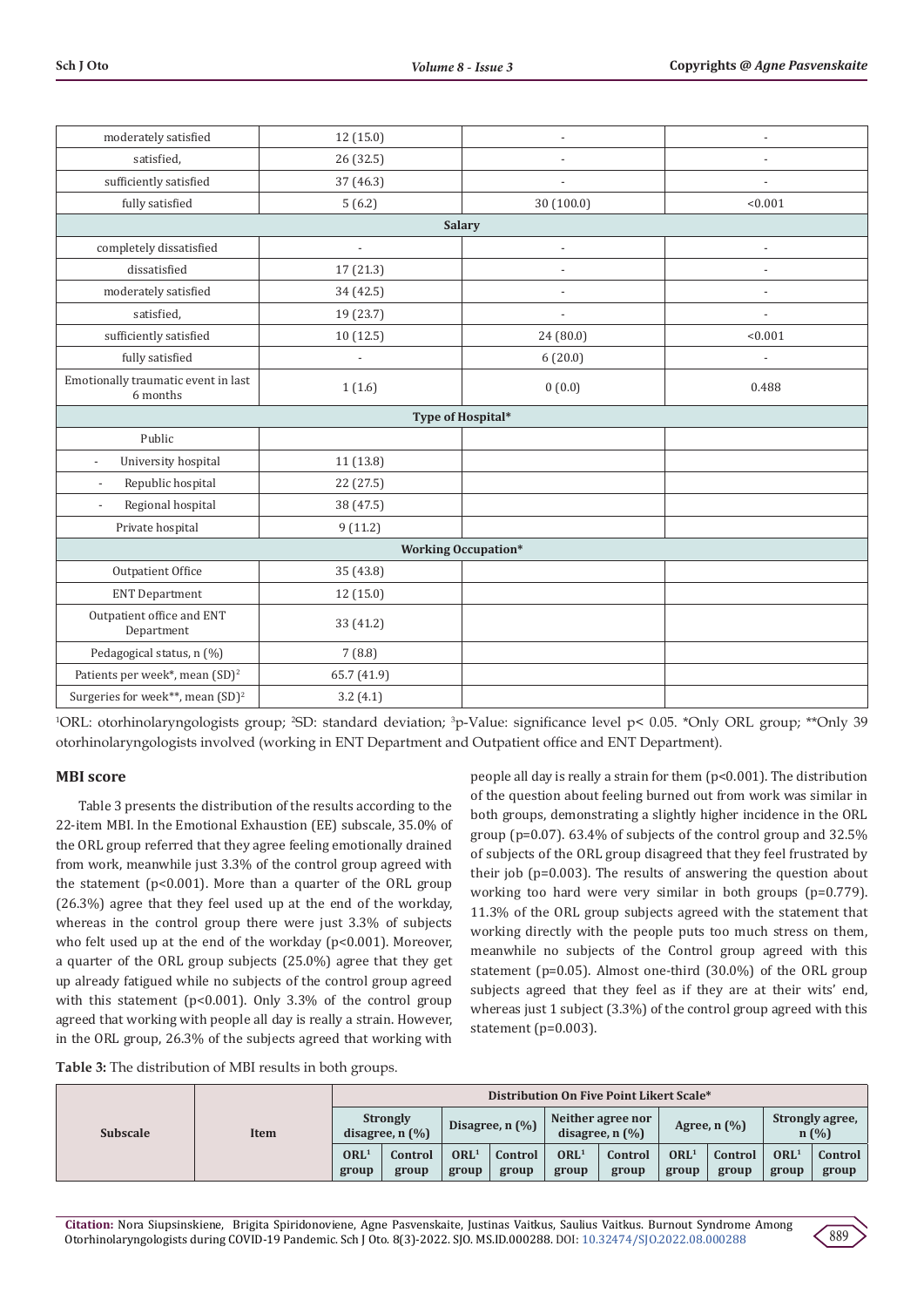|                                                             | $\mathbf{1}$   | I feel emotionally<br>drained from my work                                                    | 6(7.5)       | 9(30.0)      | 20<br>(25.0)     | 19<br>(63.4) | 24 (30)          | 1(3.3)       | 28<br>(35)   | 1(3.3)           | 2(2.5)      | 0(0)         |
|-------------------------------------------------------------|----------------|-----------------------------------------------------------------------------------------------|--------------|--------------|------------------|--------------|------------------|--------------|--------------|------------------|-------------|--------------|
| Emotional<br>Exhaustion<br>scale<br>Personal<br>achievement | $\overline{2}$ | I feel used up at the<br>end of the workday                                                   | 5(6.2)       | 13<br>(43.4) | 30<br>(37.5)     | 15(50)       | 23<br>(28.8)     | 1(3.3)       | 21<br>(26.3) | 1(3.3)           | 1(1.2)      | 0(0.0)       |
|                                                             | 3              | I feel fatigued when I<br>get up in the morning<br>and have to face<br>another day on the job | 5(6.2)       | 8(26.7)      | 25<br>(31.3)     | 15(50)       | 29<br>(36.3)     | 7(23.3)      | 20<br>(25)   | 0(0.0)           | 1(1.2)      | 0(0.0)       |
| Depersonalisation                                           | 6              | Working with people<br>all day is really a strain<br>for me                                   | 5(6.2)       | 9(30)        | 30<br>(37.5)     | 13<br>(43.4) | 23<br>(28.2)     | 7(23.3)      | 21<br>(26.3) | 1(3.3)           | 1(1.2)      | 0(0.0)       |
|                                                             | 8              | I feel burned out from<br>my work                                                             | 19<br>(23.8) | 7(23.3)      | 32<br>(40.0)     | 19<br>(63.4) | 21<br>(26.3)     | 3(10.0)      | 7(8.7)       | 1(3.3)           | 1(1.2)      | 0(0.0)       |
|                                                             | 13             | I feel frustrated by<br>my job                                                                | 10<br>(12.5) | 8(26.6)      | 26<br>(32.5)     | 19<br>(63.4) | 32<br>(40.0)     | 3(10.0)      | 12<br>(15.0) | 0(0.0)           | 0(0.0)      | 0(0.0)       |
|                                                             | 14             | I feel I'm working too<br>hard on my job                                                      | 18<br>(22.5) | 7(23.3)      | 35<br>(43.7)     | 14<br>(46.7) | $17\,$<br>(21.3) | 7(23.3)      | 9<br>(11.3)  | 2(6.7)           | 1(1.2)      | 0(0.0)       |
|                                                             | 16             | Working with people<br>directly puts too much<br>stress on me                                 | 18<br>(22.5) | 23<br>(76.7) | 35<br>(43.7)     | 6(20.0)      | 18<br>(22.50)    | 1(3.3)       | 9<br>(11.3)  | 0(0.0)           | 0(0.0)      | 0(0.0)       |
|                                                             | 20             | I feel as if I'm at my<br>wits' end                                                           | 9<br>(11.3)  | 9(30.0)      | 17<br>(21.2)     | 19<br>(63.4) | 22<br>(27.5)     | 1(3.3)       | 24<br>(30)   | 1(3.3)           | 8<br>(10.0) | 0(0.0)       |
|                                                             | 5              | I feel I treat some<br>patients/clients as if<br>they were impersonal<br>objects              | 19<br>(23.8) | 15(50)       | 37<br>(46.3)     | 7(23.3)      | 14<br>(17.5)     | 8(26.7)      | 8(10)        | 0(0)             | 2(2.4)      | 0(0.0)       |
|                                                             | 10             | I've become more<br>callous toward people<br>since I took this job                            | 22<br>(27.5) | 12<br>(40.0) | 35<br>(43.7)     | 17<br>(56.7) | 11<br>(13.8)     | 1(3.3)       | 9<br>(11.3)  | 0(0.0)           | 3(3.7)      | 0(0.0)       |
|                                                             | 11             | I worry that this<br>job is hardening me<br>emotionally                                       | 24<br>(30.0) | 16<br>(53.3) | 44<br>(55.0)     | 13<br>(43.4) | 9<br>(11.3)      | 0(0.0)       | 3(3.7)       | 0(0.0)           | 0(0.0)      | 1(3.3)       |
|                                                             | 15             | I don't really care<br>what happens to some<br>patients/clients                               | 11<br>(13.8) | 15(50.0)     | 28<br>(35.0)     | 8(26.7)      | 25<br>(31.2)     | 7(23.3)      | 16<br>(20.0) | 0(0.0)           | 0(0.0)      | 0(0.0)       |
|                                                             | 22             | I feel patients/clients<br>blame me for some of<br>their problems                             | 1(1.2)       | 6(20.0)      | 7<br>(8.7)       | 6(20.0)      | 17<br>(21.3)     | 11<br>(36.7) | 49<br>(61.3) | 6(20.0)          | 6(7.5)      | 1(3.3)       |
|                                                             | 4              | I can easily understand<br>how my patients/<br>clients feel about<br>things                   | 1(1.2)       | 0(0.0)       | 8<br>(10.0)      | 0(0.0)       | 21<br>(26.4)     | 1(3.3)       | 48<br>(60.0) | $20\,$<br>(66.7) | 2(2.4)      | 9(30.0)      |
|                                                             | $\overline{7}$ | I deal very effectively<br>with the problems of<br>my patients/clients                        | 3(3.7)       | 0(0.0)       | 5<br>(6.3)       | 0(0.0)       | 20<br>(25.0)     | 0(0.0)       | 46<br>(57.5) | 16<br>(53.3)     | 6(7.5)      | 14<br>(46.7) |
|                                                             | 9              | I feel I'm positively<br>influencing other<br>people's lives through<br>my work               | 6(7.5)       | 0(0.0)       | $20\,$<br>(25.0) | 0(0.0)       | 33<br>(41.3)     | 1(3.3)       | 18<br>(22.5) | 19<br>(63.4)     | 3(3.7)      | 10<br>(33.3) |
|                                                             | 12             | I feel very energetic                                                                         | 2(2.4)       | 0(0.0)       | 15<br>(18.8)     | 0(0.0)       | 29<br>(36.3)     | 1(3.3)       | 28<br>(35.0) | 15<br>(50.0)     | 6(7.5)      | 14<br>(46.7) |
|                                                             | 17             | I can easily create a<br>relaxed atmosphere<br>with my patients/<br>clients                   | 3(3.7)       | 0(0.0)       | 14<br>(17.5)     | 0(0.0)       | 18<br>(22.5)     | 4(13.3)      | 39<br>(48.8) | 14<br>(46.7)     | 6(7.5)      | 12<br>(40.0) |
|                                                             | 18             | I feel exhilarated after<br>working closely with<br>my patients/clients                       | 3(3.7)       | 0(0.0)       | 10<br>(12.5)     | 0(0.0)       | 20<br>(25.0)     | 1(3.3)       | 43<br>(53.8) | 11<br>(36.7)     | 4(5.0)      | 18<br>(60.0) |

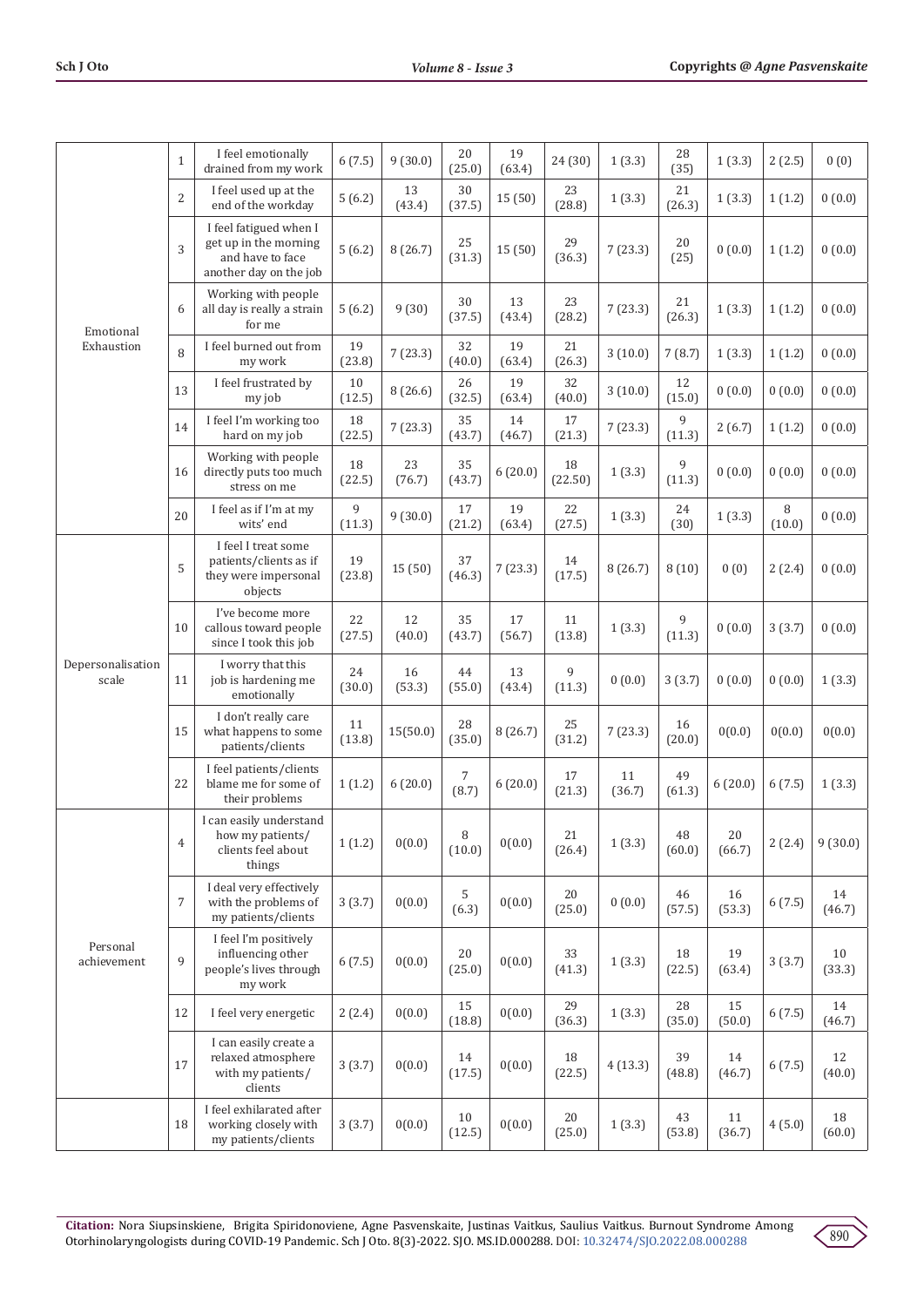| 19 | I have accomplished<br>many worthwhile<br>things in this job | 6(7.5) | 0(0.0) | 15<br>(18.8) | 0(0.0) | 28<br>(35.0) | 4(13.3) | 26<br>(32.5) | 14<br>(46.7) | 5(6.2) | 12<br>(40.0) |
|----|--------------------------------------------------------------|--------|--------|--------------|--------|--------------|---------|--------------|--------------|--------|--------------|
| 21 | In my work, I deal with<br>emotional problems<br>very calmly | 6(7.5) | 0(0.0) | 20<br>(25.0) | 0(0.0) | 33<br>(41.3) | 1(3.3)  | 18<br>(22.5) | 11<br>(36.7) | 3(3.7) | 18<br>(60.0) |

1 ORL: otorhinolaryngologists group; n: number of subjects, \*: the ORL group was composed of 80 subjects and the Control group of 30 subjects.

In the Depersonalisation Scale (DP) subscale, 23.8% of the ORL group subjects and 50.0% of the Control group subjects strongly disagreed that they feel like they treat some patients/clients as if they were impersonal subjects (p<0.001). In the ORL group, 11.3% of the subjects agreed and 3.7% of the subjects strongly agreed that they have become more callous toward people since they took this job, whereas no subjects of the Control group agreed or strongly agreed with this statement ((p<0.001). In both groups, subjects disagreed that they worry that their job is hardening them emotionally (55.0% of the ORL group vs. 43.4% of the Control group) p=0.280. One-fifth of the ORL group (20.0%) agreed that they don't really care what happens to some patients. In addition, in the Control group, no one of the subjects agreed that they don't really care what happens to their clients (p<0.001). In the ORL group, 61.3% of the subjects agreed that they feel patients blame them for some of their problems, furthermore, one-fifth (20.0%) of the Control group subjects also agreed that they feel clients blame them for some of their problems (p<0.001). In the Personal Achievement subscale, only 2.4% of the ORL group subjects strongly agreed that they could easily understand how their patients feel about things, while 30.0% of the Control group subjects strongly agreed that they could easily understand how their clients feel about things (p<0.001). Almost half (46.7%) of the Control group subjects strongly agreed that they deal very effectively with the problems of their clients, whereas just 7.5% of the ORL group subjects strongly agreed with the statement (p<0.001). One-third (33.3%) of the Control group strongly agreed that they feel positively influencing other people's lives through their work, however, just 3.7% of the ORL subjects strongly agreed with the question (p<0.001). Almost half (46.7%) of the Control group subjects strongly agree that they feel very energetic, whereas only 7.5% of the ORL group subjects strongly agree to feel very energetic (p<0.001). Both groups agreed similarly that they can easily create a relaxed atmosphere with

patients or clients (48.8.% of the ORL group vs. 46.7% of the Control group) (p=0845). 60.0% of the Control group subjects strongly agreed that they feel exhilarated after working closely with their clients, however, only 5.0% of the ORL subjects strongly agreed with this statement (p<0.001). 40.0% of the Control group subjects strongly agreed and 46.7% agreed that they have accomplished many worthwhile things in their job, however, only 6.2% of the ORL group strongly agreed with the statement (p<0.001), but 32.5% of the ORL group subjects agreed that they have accomplished many worthwhile things in their job (p=0.169). 60.0% of the Control group subjects strongly agreed that in their work they deal with emotional problems very calmly, whereas only 3.7% of the ORL group subjects strongly agreed with the statement (p<0.001).

### **Professional burnout**

Using Maslach's three subscales of burnout, 41.3%, 20.0%, and 71.3% of the ORL group subjects experienced a high incidence of professional burnout via EE, DP, and PA subscales, respectively. In addition, the incidence of moderate professional burnout was observed in 55.0%, 68.8%, and 26.3% of ORL group subjects via EE, DP, and PA subscales, respectively (Table 4). According to Maslach high burnout category, in the ORL group, 30 (37.5%) participants were burned out in only one of the subscales, 31 (38.8%) were burned out in two subscales, 5 (6.3%) were burned out in all three subscales, while 14 (17.5%) had no high category on any of the subscales. To conclude, in the ORL group 66 (82.5%) out of the 80 participants were classified as experiencing a high level of burnout in at least one of the subscales. Professional burnout was defined for subjects who had a high score in either the EE or DP subscale or both, which resulted in 51.3% of the ORL group subjects. However, in the Control group, only 1 subject had a high-level burnout out and it was only in one of the subscales (DP)  $(p<0.001)$  (Table 4). The distribution of the results according to the 22-item MBI is presented in Supplemental data files (Table 1).

| Subscale                        | Mean $(SD)^2$             |                  | <b>Median</b>             |                  | High                      |                  |                           | <b>Moderate</b>  | Low                       |                  |  |
|---------------------------------|---------------------------|------------------|---------------------------|------------------|---------------------------|------------------|---------------------------|------------------|---------------------------|------------------|--|
|                                 | ORL <sup>1</sup><br>group | Control<br>group | ORL <sup>1</sup><br>group | Control<br>group | ORL <sup>1</sup><br>group | Control<br>group | ORL <sup>1</sup><br>group | Control<br>group | ORL <sup>1</sup><br>group | Control<br>group |  |
| Emotional<br>Exhaustion (EE)    | 23.7<br>(4.9)             | 15.4(2.6)        | 24                        | 15               | 33(41.3)                  | 0(0.0)           | 44(55.0)                  | 12(40.0)         | 3(3.7)                    | 18(60.0)         |  |
| Depersonalization<br>(DP)       | 12.5<br>(3.2)             | 9.8(2.3)         | 13                        | 10               | 16(20.0)                  | 1(3.3)           | 55 (68.8)                 | 4(13.3)          | 9(11.2)                   | 25 (83.4)        |  |
| Personal<br>Accomplishment (PA) | 26.1<br>(6.1)             | 35.1(2.8)        | 27                        | 36               | 57(71.3)                  | 0(0.0)           | 21(26.3)                  | 0(0.0)           | 2(2.4)                    | 30(100.0)        |  |

**Table 4:** Distribution of Burnout subscales according to adjusted normative categories in both groups.

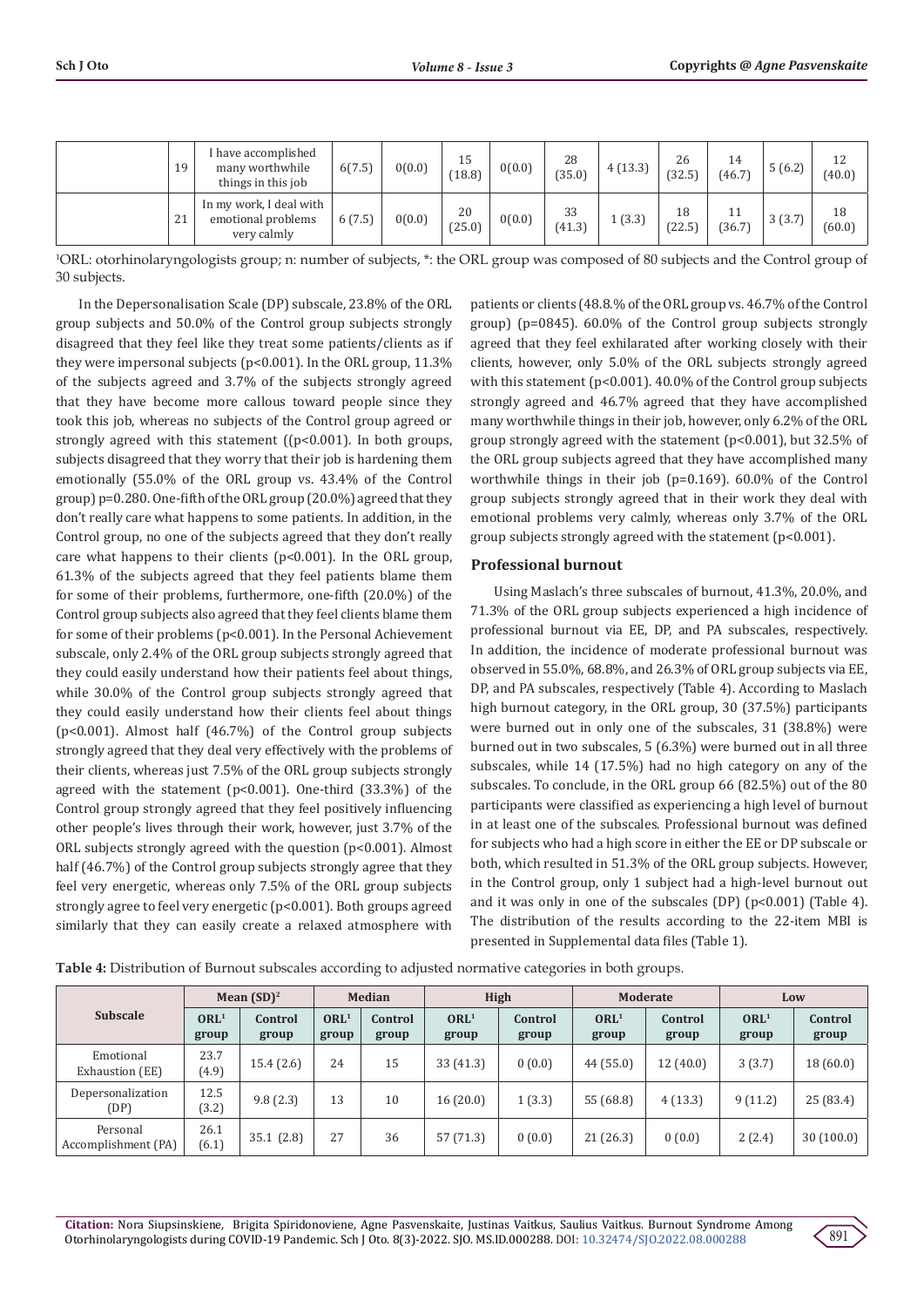# **Correlation between MBI subscale scores and sociodemographic characteristics**

Depersonalization and a high incidence of burnout syndrome were more frequently detected with increasing age in the ORL group (r=0.2, p<0.04). In addition, greater satisfaction with salary resulted in lower burnout incidence (r=0.31, p=0.001). Also, greater satisfaction with the work environment resulted in a lower burnout rate (r=0.32, p=0.001). No significant associations of the response rate in respect to other factors were determined.

## **Discussion**

This study is the first study that addressed burnout of Lithuanian otorhinolaryngologists during the COVID-19 pandemic. Moreover, no studies focusing on the prevalence of burnout syndrome among Lithuanian otorhinolaryngologists were performed before. The findings of this study support the concern that otorhinolaryngologists are experiencing a high-level burnout – the prevalence of burnout was 51.3%. Furthermore, in terms of the three subscales, MBI more than one-third (41.3%) reported high emotional exhaustion, one-fifth (20.0%) reported high depersonalization while almost three quarters (71.3%) experienced highly reduced personal accomplishment. In addition, 82.5% of the ORL group subjects were classified as experiencing a high level of burnout in at least one of the subscales. This data is very essential since otorhinolaryngologists are the specialists that have a direct touch with the COVID-19 and COVID-19 pandemic remains a global health system crisis with mutated SARS-CoV-2 coronavirus resulting in different variants of the virus. The results of studies analyzing burnout among otorhinolaryngologists during the COVID-19 pandemic are alarming. Civantos et al. analyzed mental health among otorhinolaryngologists and attending physicians during the Covid-19 pandemic using single-item Mini-Z Burnout Assessment, 7-item Generalized Anxiety Disorder Scale, 15-item Impact of Event Scale, and 2-item Patient Health Questionnaire and reported that burnout was in 21,8% of physicians, respectively8. In addition, Civantos et al. also analyzed mental health among head and neck surgeons in Brazil during the COVID-19 pandemic using the same instruments and confirmed an incidence of burnout in 14.7% of physicians [26]. Another study performed by Momin et al. surveyed the Texas Association of Otorhinolaryngology to evaluate burnout. It was concluded that 50% of participants disclosed COVID-19 and the resulting changes contributed to physician burnout in their practice [27]. Larson et al. analyzed the prevalence of an association with distress and professional burnout among otorhinolaryngologists. In their study, an abbreviated 2-item version of MBI was developed and validated. It was clarified that professional burnout was present in 49% of otorhinolaryngologists [28]. However, there are still no studies analyzing burnout using three subscales 22-item MBI among otorhinolaryngologists during the COVID-19 pandemic.

Studies analyzing burnout using 22-item MBI among otorhinolaryngologists before pandemic also require

attention. In 2019, Attopuls et al. also analyzed the burnout of otorhinolaryngologists in Australia and disclosed that 73.3% of correspondents suffered from burnout in at least one of the three MBI subscales [29]. The results of the previous study representing that 82.5% of the ORL group subjects experienced a high level of burnout in at least one of the MBI subscales are very similar. Moreover, our results are similar to other studies conducted in Europe. Vijendren et al. investigated professional burnout among otorhinolaryngologists in the United Kingdom (UK) and found high incidence rates of stress and psychological morbidity (56.5%) and professional burnout prevalence (28.9%) [30]. However, in their study, the authors used The General Health Questionnaire-12 (GHQ-12) and a 9-item abbreviation of the original 22-item MBI. A study conducted by Golub et al. among the United States academic otolaryngologists demonstrated that burnout was common among academic otolaryngologists [31]. In their study, they used a 22 item MBI and revealed that a high level of burnout was observed in 4% and moderate burnout in 66% of the respondents. Also, it was found out that women experienced a statistically significantly higher level of emotional exhaustion (EE) when compared to men. In addition, associate professors were significantly more burned out than full professors. In this study, we did not find any significant differences in professional burnout between men and women, nor were doctors appointed according to sub-specializations, and no respondents working in private and public medical institutions were distinguished.

Analyzing the factors that may have influenced professional burnout, a study by Fletcher et al. was conducted [32]. It was indicated that young age, number of hours worked per week, and length of time in practice are statistically significant predictors of burnout. Another study conducted among residents of otorhinolaryngology in 2020 disclosed that the increased number of working hours was confirmed to result in an upsurge of burnout using MBI [33].

Our study has also established that long working hours have a significant effect on the onset of professional burnout; however, it is also disclosed that older rather than younger age has an essential effect on the development of professional burnout. This may have been since the majority of respondents were older and only a small number of resident physicians participated in the study. Other sociodemographic factors included in this study didn't have any significant effect on professional burnout. However, this study clarified that depersonalization (DP) and burnout syndrome were more frequently detected with increasing age in the ORL group ( $r=0.2$ ,  $p<0.04$ ). In this study, it was revealed that many otorhinolaryngologists (71.3%) were frustrated with their personal accomplishment at work, whereas in a study conducted by Contag et al. otorhinolaryngologists experienced moderate professional burnout but indicated high levels of personal achievement (62%) [34]. These conflicting results could be explained that this study was performed during the global pandemic situation and that in

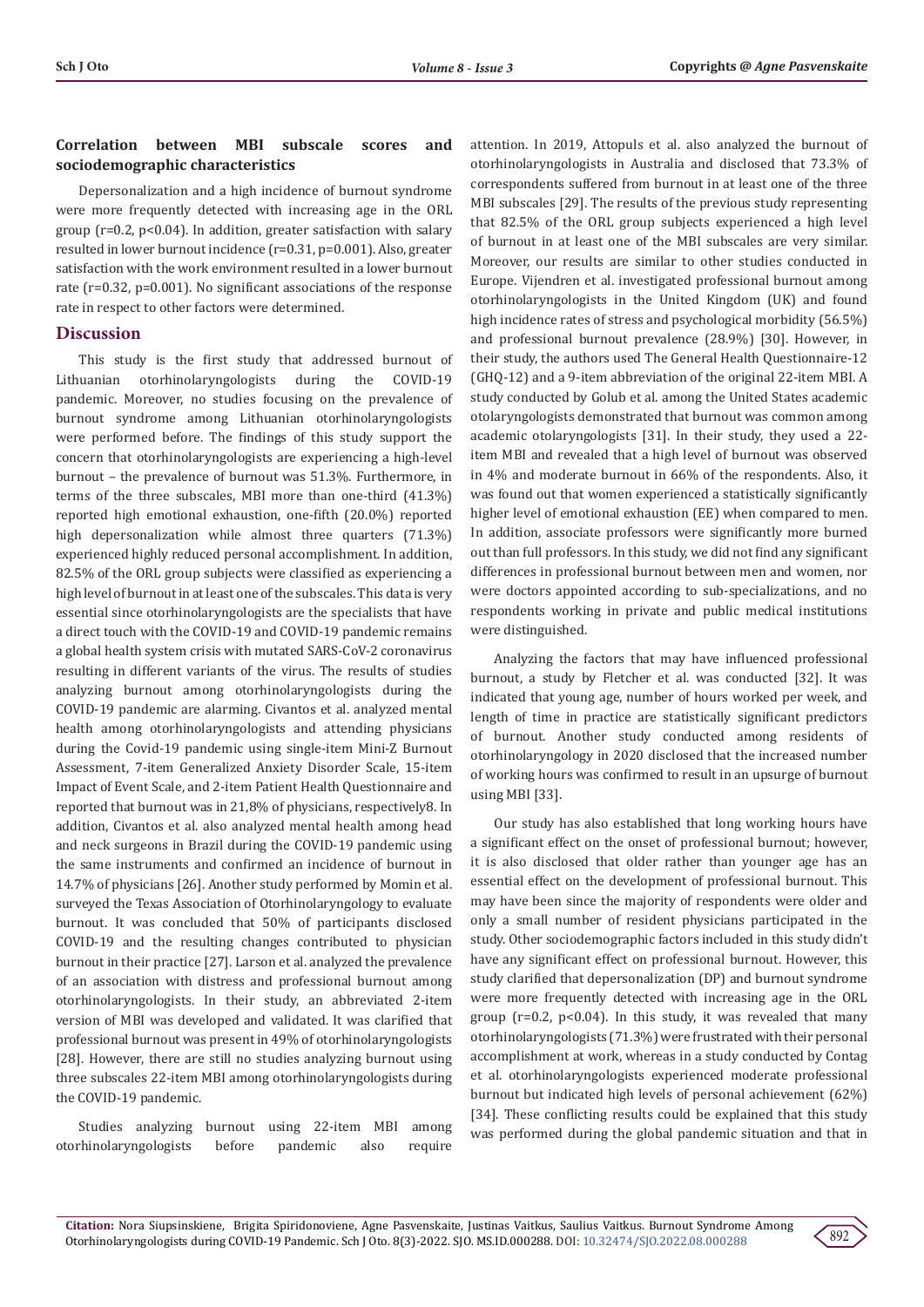our study operating otorhinolaryngologists were included. Also, according to this study, it was clarified that low salary and an unfavorable work environment had a great impact on the burnout of otorhinolaryngologists in Lithuania. Considering why this factor could be so significantly related to professional burnout it is possible to state that the importance of salaries may be related to the economic situation in Lithuania. The strength of this study was the careful selection of investigated groups (both groups were adjusted for age, sex; also, the ORL group involved different profiles of otorhinolaryngologists). To the best of our knowledge, this is the first study analyzing burnout using three subscales 22-item MBI among otorhinolaryngologists during the COVID-19 pandemic. In addition, this study revealed alarming results of the prevalence of burnout among Lithuanian otorhinolaryngologists, suggesting that they should start adapting their lifestyle and professional habits as soon as possible to recover from burnout.

## **Conclusions**

This is the first study to measure burnout syndrome among otorhinolaryngologists in Lithuania which revealed that professional burnout among Lithuanian otorhinolaryngologists during the COVID-19 pandemic is high. This study identified that sociodemographic characteristics, such as age, working environment, and salary are significantly related to the prevalence of professional burnout. However, in each country, the causes of professional burnout vary depending on the age, economic situation, and professional prospects of subjects. We believe that the presented results may contribute to lessening professional burnout among otorhinolaryngologists in Lithuania.

## **Acknowledgements**

None.

# **Financial Support**

This research received no specific grant from any funding agency, commercial or not-for-profit sectors.

**Competing interests:** The author(s) declare none.

#### **Ethical Standards**

The authors assert that all procedures contributing to this work comply with the ethical standards of the relevant national and institutional guidelines on human experimentation (Kaunas Regional Bioethics Committee, for Biomedical Research Lithuanian University of Health Sciences (LUHS) (Approval No. BE 2-2) and with the Helsinki Declaration of 1975, as revised in 2008.

#### **References**

- 1. [Maison D, Jaworska D, Adamczyk D \(2021\) The challenges arising from](https://pubmed.ncbi.nlm.nih.gov/34634054/)  [the COVID-19 pandemic and the way people deal with them. A qualitative](https://pubmed.ncbi.nlm.nih.gov/34634054/)  [longitudinal study. PLoS One 16: 1-17](https://pubmed.ncbi.nlm.nih.gov/34634054/)
- 2. [Krajewska J, Krajewski W, Zub K \(2020\) COVID-19 in otolaryngologist](https://pubmed.ncbi.nlm.nih.gov/32306118/)  [practice: A review of current knowledge. Eur Arch Oto-Rhino-](https://pubmed.ncbi.nlm.nih.gov/32306118/)[Laryngology 277: 1885-1897.](https://pubmed.ncbi.nlm.nih.gov/32306118/)
- 3. [Kumar S \(2016\) Burnout and doctors: Prevalence, prevention and](https://pubmed.ncbi.nlm.nih.gov/27417625/)  [intervention. Health 4: 37.](https://pubmed.ncbi.nlm.nih.gov/27417625/)
- 4. [Maslach C, Jackson SE, Leiter MP \(1986\) Maslach Burnout Inventory.](https://www.scirp.org/(S(i43dyn45teexjx455qlt3d2q))/reference/ReferencesPapers.aspx?ReferenceID=757447) [Palo Alto, CA, Consulting psychologists press, USA pp. 3463-346](https://www.scirp.org/(S(i43dyn45teexjx455qlt3d2q))/reference/ReferencesPapers.aspx?ReferenceID=757447)
- 5. [Maslach C, Leiter MP, Schaufeli W \(2009\) Measuring Burnout. The](https://www.oxfordhandbooks.com/view/10.1093/oxfordhb/9780199211913.001.0001/oxfordhb-9780199211913-e-005) [Oxford Handbook of Organizational Well Being, USA pp. 86-108.](https://www.oxfordhandbooks.com/view/10.1093/oxfordhb/9780199211913.001.0001/oxfordhb-9780199211913-e-005)
- 6. [Lee RT, Ashforth BE \(1990\) On the Meaning of Maslach's Three](https://pubmed.ncbi.nlm.nih.gov/1981064/) [Dimensions of Burnout. J Appl Psychol 75: 743-747.](https://pubmed.ncbi.nlm.nih.gov/1981064/)
- 7. [Kaschka WP, Korczak D, Broich K \(2011\) Burnout: A fashionable](https://pubmed.ncbi.nlm.nih.gov/22163259/) [diagnosis. Dtsch Arztebl Int 108: 781-787.](https://pubmed.ncbi.nlm.nih.gov/22163259/)
- 8. [Civantos AM, Byrnes Y, Chang C \(2020\) Mental health among](https://pubmed.ncbi.nlm.nih.gov/32496637/) [otolaryngology resident and attending physicians during the COVID-19](https://pubmed.ncbi.nlm.nih.gov/32496637/) [pandemic: National study. Head Neck 42: 1597-1609.](https://pubmed.ncbi.nlm.nih.gov/32496637/)
- 9. [Rotenstein LS, Torre M, Ramos MA \(2018\) Prevalence of Burnout Among](https://pubmed.ncbi.nlm.nih.gov/30326495/) [Physicians: A Systematic Review. JAMA 320: 1131-1150.](https://pubmed.ncbi.nlm.nih.gov/30326495/)
- 10. [Salvagioni DAJ, Melanda FN, Mesas AE \(2017\) Physical, psychological](https://pubmed.ncbi.nlm.nih.gov/28977041/) [and occupational consequences of job burnout: A systematic review of](https://pubmed.ncbi.nlm.nih.gov/28977041/) [prospective studies. PLoS One 12: 1-29.](https://pubmed.ncbi.nlm.nih.gov/28977041/)
- 11. [Reith TP \(2018\) Burnout in United States Healthcare Professionals: A](https://pubmed.ncbi.nlm.nih.gov/30761233/) [Narrative Review. Cureus 10: e3681.](https://pubmed.ncbi.nlm.nih.gov/30761233/)
- 12. [Mikalauskas A, Benetis R, Širvinskas E \(2018\) Burnout among](https://pubmed.ncbi.nlm.nih.gov/29666844/) [anesthetists and intensive care physicians. Open Med 13: 105-112.](https://pubmed.ncbi.nlm.nih.gov/29666844/)
- 13. [Pourhoseingholi MA, Vahedi M, Rahimzadeh M \(2013\) Sample size](https://pubmed.ncbi.nlm.nih.gov/24834239/) [calculation in medical studies. Gastroenterol Hepatol from Bed to Bench](https://pubmed.ncbi.nlm.nih.gov/24834239/) [6: 14-17.](https://pubmed.ncbi.nlm.nih.gov/24834239/)
- 14. [Konstantina Vasileiou, Julie Barnett, Susan Thorpe \(2018\) Characterizing](https://pubmed.ncbi.nlm.nih.gov/30463515/) [and justifying sample size sufficiency in interview-based studies:](https://pubmed.ncbi.nlm.nih.gov/30463515/) [systematic analysis of qualitative health research over a 15-year period.](https://pubmed.ncbi.nlm.nih.gov/30463515/) [BMC Med Res Methodol 18: 1-18.](https://pubmed.ncbi.nlm.nih.gov/30463515/)
- 15. Poghosyan L, Aiken LH, Sloane DM (2009) Factor structure of the Maslach Burnout Inventory. Int J Nurs Stud 46: 894-902.
- 16. [Žutautienė R, Radišauskas R, Kaliniene G \(2020\) The prevalence of](https://pubmed.ncbi.nlm.nih.gov/32466238/) [burnout and its associations with psychosocial work environment](https://pubmed.ncbi.nlm.nih.gov/32466238/) [among kaunas region \(Lithuania\) hospitals' physicians. Int J Environ Res](https://pubmed.ncbi.nlm.nih.gov/32466238/) [Public Health 17: 3739.](https://pubmed.ncbi.nlm.nih.gov/32466238/)
- 17. [Skorobogatova N, Žemaitiene N, Šmigelskas K \(2017\) Professional](https://www.researchgate.net/publication/320350952_Professional_Burnout_and_Concurrent_Health_Complaints_in_Neonatal_Nursing) [burnout and concurrent health complaints in neonatal nursing. Open](https://www.researchgate.net/publication/320350952_Professional_Burnout_and_Concurrent_Health_Complaints_in_Neonatal_Nursing) [Med 12: 328-334.](https://www.researchgate.net/publication/320350952_Professional_Burnout_and_Concurrent_Health_Complaints_in_Neonatal_Nursing)
- 18. [Sachdev SB, Verma HV \(2004\) Relative importance of service quality](https://dl.acm.org/doi/abs/10.1016/j.ijinfomgt.2018.02.001) [dimensions: A multisectional study. J services research 4: 93.](https://dl.acm.org/doi/abs/10.1016/j.ijinfomgt.2018.02.001)
- 19. [Bouranta N, Chitiris L, Paravantis J \(2009\) The relationship between](https://www.researchgate.net/publication/242345043_The_relationship_between_internal_and_external_service_quality) [internal and external service quality. Int J Contemp Hosp Manag 21:](https://www.researchgate.net/publication/242345043_The_relationship_between_internal_and_external_service_quality) [275-293.](https://www.researchgate.net/publication/242345043_The_relationship_between_internal_and_external_service_quality)
- 20. Maciulyte A (2016) Assessment of burnout syndrome influencing factors among doctors providing medical care. Master Thesis. Lithuanian University of Health Sciences, Kaunas, Lithuania.
- 21. [Grunfeld E, Whelan TJ, Zitzelsberger L \(2000\) Cancer care workers in](https://pubmed.ncbi.nlm.nih.gov/10934978/) [Ontario: Prevalence of burnout, job stress and job satisfaction. CMAJ](https://pubmed.ncbi.nlm.nih.gov/10934978/) [163: 166-169.](https://pubmed.ncbi.nlm.nih.gov/10934978/)
- 22. [Wisetborisut A, Angkurawaranon C, Jiraporncharoen W \(2014\) Shift](https://pubmed.ncbi.nlm.nih.gov/24550196/) [work and burnout among health care workers. Occup Med \(Chic Ill\) 64:](https://pubmed.ncbi.nlm.nih.gov/24550196/) [279-286.](https://pubmed.ncbi.nlm.nih.gov/24550196/)
- 23. [Ramirez AJ, Graham J, Richards MA \(1995\) Burnout and psychiatric](https://pubmed.ncbi.nlm.nih.gov/7540037/) [disorder among cancer clinicians. Br J Cancer 71: 1263-1269.](https://pubmed.ncbi.nlm.nih.gov/7540037/)
- 24. [Tironi MOS, Teles JMM, De Souza Barros D \(2016\) Prevalence of burnout](https://pubmed.ncbi.nlm.nih.gov/27737426/) [syndrome in intensivist doctors in five Brazilian capitals. Rev Bras Ter](https://pubmed.ncbi.nlm.nih.gov/27737426/) [Intensiva 28: 270-277.](https://pubmed.ncbi.nlm.nih.gov/27737426/)
- 25. [Brady KJS, Ni P, Sheldrick RC \(2020\) Describing the emotional](https://jpro.springeropen.com/articles/10.1186/s41687-020-00204-x) [exhaustion, depersonalization, and low personal accomplishment](https://jpro.springeropen.com/articles/10.1186/s41687-020-00204-x)